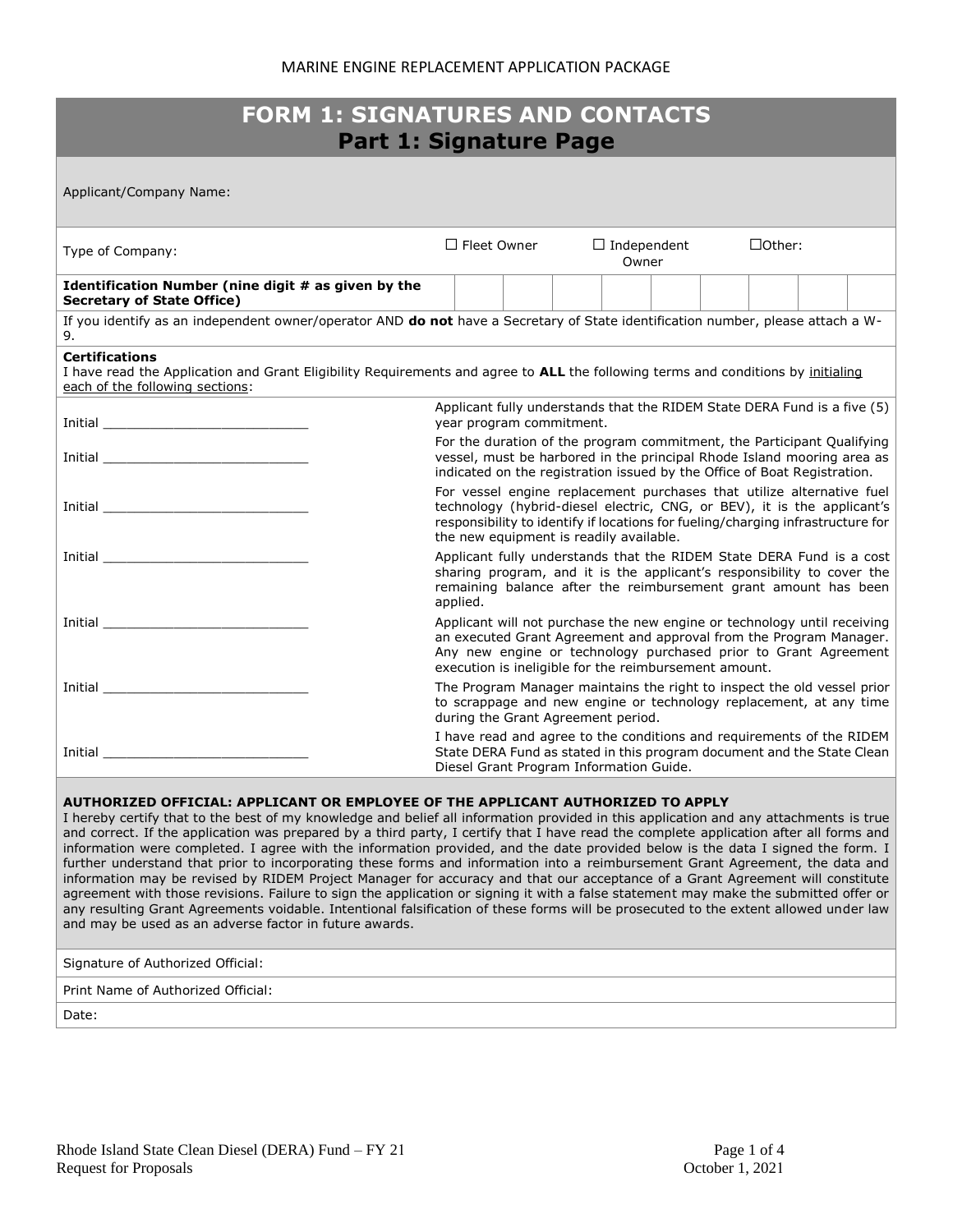## **FORM 1: SIGNATURES AND CONTACTS Part 2: Designation of Officials and Access to Records Location**

| <b>AUTHORIZED OFFICIAL:</b><br>The person signing this application                                                                                                                                                                                            |                   |                                          |           |  |  |
|---------------------------------------------------------------------------------------------------------------------------------------------------------------------------------------------------------------------------------------------------------------|-------------------|------------------------------------------|-----------|--|--|
| Name:                                                                                                                                                                                                                                                         |                   |                                          |           |  |  |
| Title:                                                                                                                                                                                                                                                        |                   |                                          |           |  |  |
| Mailing address:                                                                                                                                                                                                                                              |                   |                                          |           |  |  |
| Physical address:                                                                                                                                                                                                                                             |                   |                                          |           |  |  |
| Main Phone Number:                                                                                                                                                                                                                                            |                   | Secondary Number:                        |           |  |  |
| Fax Number:                                                                                                                                                                                                                                                   |                   | Email Address:                           |           |  |  |
| <b>DESIGNATED PROJECT REPRESENTATIVE:</b><br>The applicant or an employee of the applicant who will serve as the contact and will be responsible for receiving and submitting<br>the funding participant agreement documents, including annual usage reports. |                   |                                          |           |  |  |
| $\square$ Same as authorized                                                                                                                                                                                                                                  |                   |                                          |           |  |  |
| Name:                                                                                                                                                                                                                                                         |                   |                                          |           |  |  |
| Title:                                                                                                                                                                                                                                                        |                   |                                          |           |  |  |
| Mailing address:                                                                                                                                                                                                                                              |                   |                                          |           |  |  |
| Physical address:                                                                                                                                                                                                                                             |                   |                                          |           |  |  |
| Main Phone Number:                                                                                                                                                                                                                                            | Secondary Number: |                                          |           |  |  |
| Fax Number:                                                                                                                                                                                                                                                   | Email Address:    |                                          |           |  |  |
|                                                                                                                                                                                                                                                               |                   | <b>FINANCIAL OFFICER (IF APPLICABLE)</b> |           |  |  |
| $\square$ Same as authorized                                                                                                                                                                                                                                  |                   |                                          |           |  |  |
| Name:                                                                                                                                                                                                                                                         |                   |                                          |           |  |  |
| Title:                                                                                                                                                                                                                                                        |                   |                                          |           |  |  |
| Mailing address:                                                                                                                                                                                                                                              |                   |                                          |           |  |  |
| Physical address:                                                                                                                                                                                                                                             |                   |                                          |           |  |  |
| Main Phone Number:<br>Secondary Number:                                                                                                                                                                                                                       |                   |                                          |           |  |  |
| Fax Number:                                                                                                                                                                                                                                                   | Email Address:    |                                          |           |  |  |
| DESIGNATED LOCATION FOR RECORDS ACCESS AND REVIEW BY RIDEM OR ITS REPRESENTATIVE                                                                                                                                                                              |                   |                                          |           |  |  |
| Physical Address:                                                                                                                                                                                                                                             |                   |                                          | Phone:    |  |  |
| City:                                                                                                                                                                                                                                                         | State:            |                                          | ZIP Code: |  |  |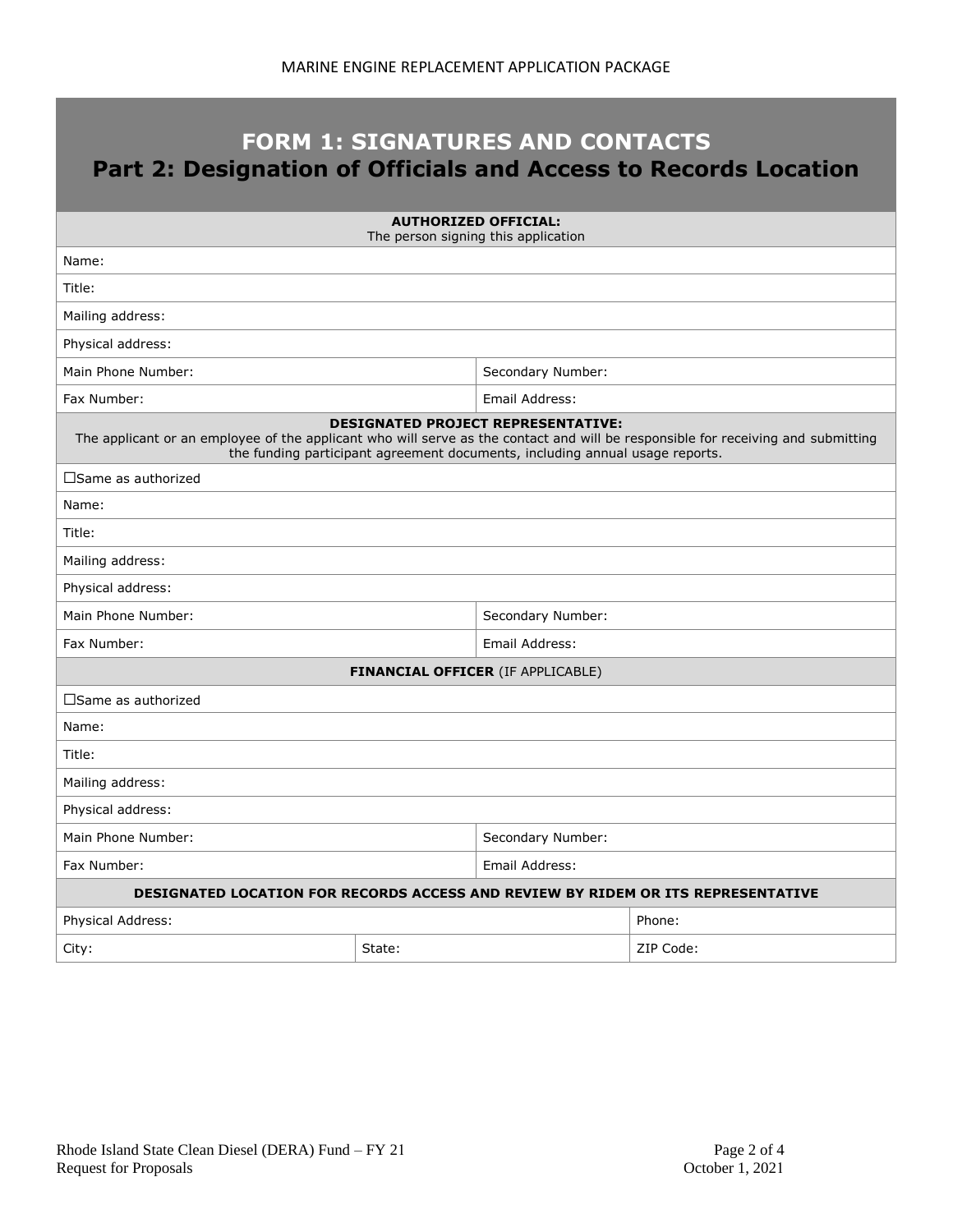## MARINE ENGINE REPLACEMENT APPLICATION PACKAGE

| <b>FORM 2: APPLICATION COVER SHEET</b><br>(Attach to FORM 1) |                                                                                                                                                                                       |  |  |  |
|--------------------------------------------------------------|---------------------------------------------------------------------------------------------------------------------------------------------------------------------------------------|--|--|--|
|                                                              | 1. TYPE OF APPLICATION<br>There are two (2) categories of emissions reduction projects that qualify for funding under the DERA Fund.                                                  |  |  |  |
|                                                              | Each qualifying vessel will require a separate supplemental application form (See Form 3).<br>INDICATE BELOW THE NUMBER OF SUPPLEMENTAL APPLICATION FORMS (FORM 3) THAT ARE INCLUDED: |  |  |  |
|                                                              | Replacement of Engine                                                                                                                                                                 |  |  |  |
|                                                              | Replacement of Whole Vessel                                                                                                                                                           |  |  |  |
|                                                              | = TOTAL NUMBER OF SUPPLEMENTAL APPLICATION FORMS (FORM 3) ATTACHED.                                                                                                                   |  |  |  |
|                                                              | AS A RESULT OF THIS PROJECT WHAT ELSE WOULD OR COULD YOU DO TO ADDRESS EMISSIONS REDUCTIONS AND<br>ADD GREENER PRACTICES. (USE TO THE SPACE BELOW FOR RESPONSES)                      |  |  |  |
|                                                              |                                                                                                                                                                                       |  |  |  |
|                                                              |                                                                                                                                                                                       |  |  |  |
|                                                              |                                                                                                                                                                                       |  |  |  |
|                                                              |                                                                                                                                                                                       |  |  |  |
|                                                              |                                                                                                                                                                                       |  |  |  |
|                                                              |                                                                                                                                                                                       |  |  |  |
|                                                              |                                                                                                                                                                                       |  |  |  |
|                                                              |                                                                                                                                                                                       |  |  |  |
|                                                              |                                                                                                                                                                                       |  |  |  |
|                                                              |                                                                                                                                                                                       |  |  |  |
|                                                              |                                                                                                                                                                                       |  |  |  |
|                                                              |                                                                                                                                                                                       |  |  |  |
|                                                              |                                                                                                                                                                                       |  |  |  |
|                                                              |                                                                                                                                                                                       |  |  |  |
|                                                              |                                                                                                                                                                                       |  |  |  |
|                                                              |                                                                                                                                                                                       |  |  |  |
|                                                              | 2. ATTACHMENT CHECKLIST FOR EACH VESSEL<br>(Be sure to provide a copy of each item in the checklist below for each supplemental application form (Form 3))                            |  |  |  |
| □                                                            | Coast Guard Documentation or Boat Registration (current year)                                                                                                                         |  |  |  |
| □                                                            | Replacement Engine Data Sheet                                                                                                                                                         |  |  |  |
| $\Box$                                                       | If Applicable, Current Engine Data Sheet                                                                                                                                              |  |  |  |
| $\Box$                                                       | If Applicable, Boat Title (Required if using Boat Registration)                                                                                                                       |  |  |  |
| $\Box$                                                       | If Applicable, Commercial Fishing License or Landing License                                                                                                                          |  |  |  |